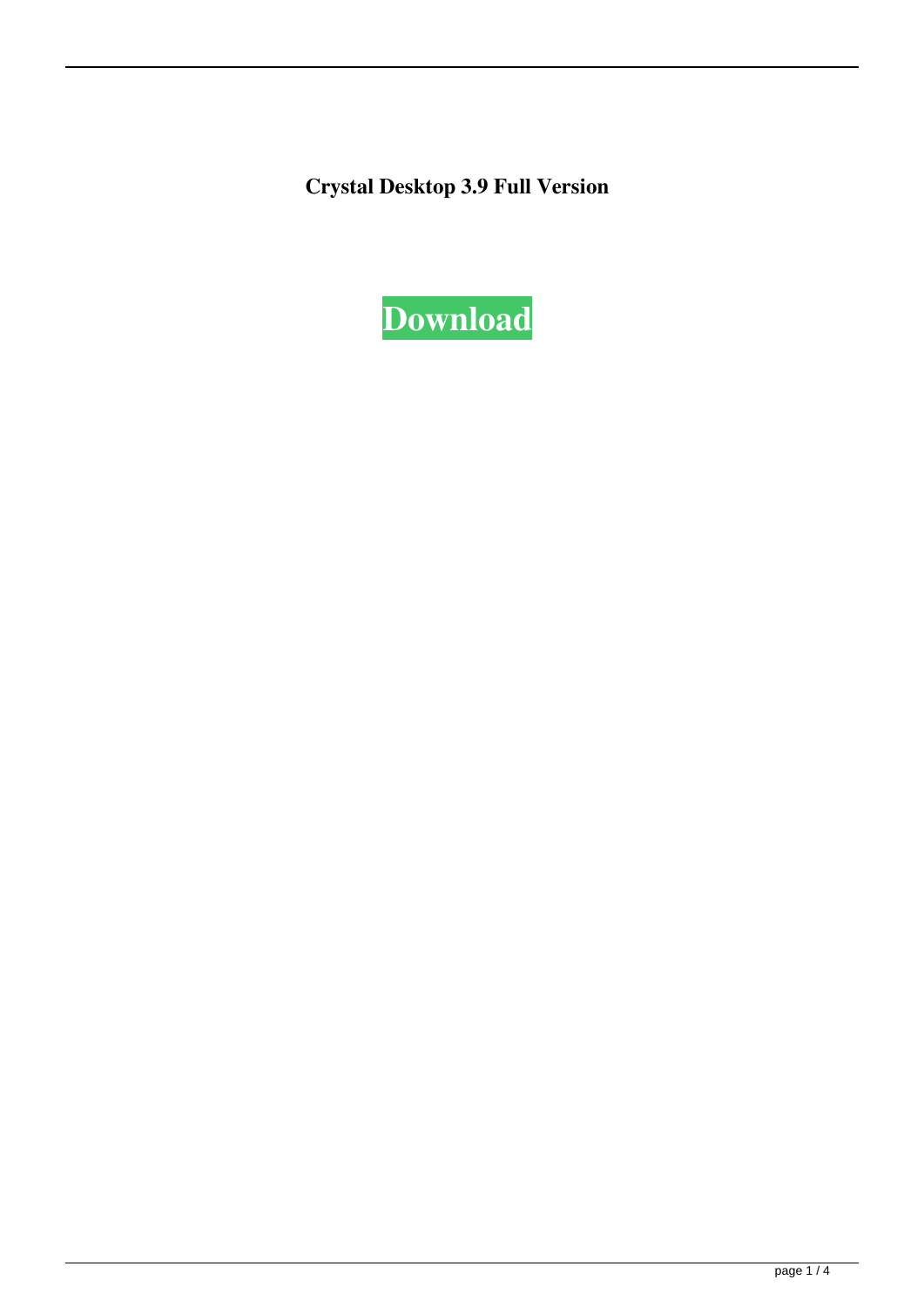Crystal Desktop 2.8 full version Crystal Desktop 2.8 full version Crystal Desktop 2.7 full version Crystal Desktop 2.7 full version Crystal Desktop 2.6 full version Crystal Desktop 2.6 full version Crystal Desktop 2.5 full version Crystal Desktop 2.5 full version Crystal Desktop 2.4 full version Crystal Desktop 2.4 full version Crystal Desktop 2.3 full version Crystal Desktop 2.3 full version Crystal Desktop 2.2 full version Crystal Desktop 2.2 full version Crystal Desktop 2.1 full version Crystal Desktop 2.1 full version Crystal Desktop 2.0 full version Crystal Desktop 2.0 full version Crystal Desktop 1.9 full version Crystal Desktop 1.9 full version Crystal Desktop 1.8 full version Crystal Desktop 1.8 full version Crystal Desktop 1.7 full version Crystal Desktop 1.7 full version Crystal Desktop 1.6 full version Crystal Desktop 1.6 full version Crystal Desktop 1.5 full version Crystal Desktop 1.5 full version Crystal Desktop 1.4 full version Crystal Desktop 1.4 full version Crystal Desktop 1.3 full version Crystal Desktop 1.3 full version Crystal Desktop 1.2 full version Crystal Desktop 1.2 full version Crystal Desktop 1.1 full version Crystal Desktop 1.1 full version Crystal Desktop 1.0 full version Crystal Desktop 1.0 full version Crystal Desktop 1.0 full version Crystal 1.0.3 full version Crystal 1.0.3 full version Crystal 1.0.3 full version Crystal 1.0.2 full version Crystal 1.0.2 full version Crystal 1.0.2 full version Crystal 1.0.1 full version Crystal 1.0.1 full version Crystal 1.0.1 full version Crystal 1.0.0 full version Crystal 1.0.0 full version Crystal 1.0.0 full version Crystal 1.0.0 full version Crystal 1.0.0 full version Crystal 1.0.0 full version Crystal 1.0.0 full version Crystal 1.0.0 full version Crystal 1.0.0 full version Crystal 1.0.0 full version Crystal 1.0.0 full version Crystal 1.0.0 full version Crystal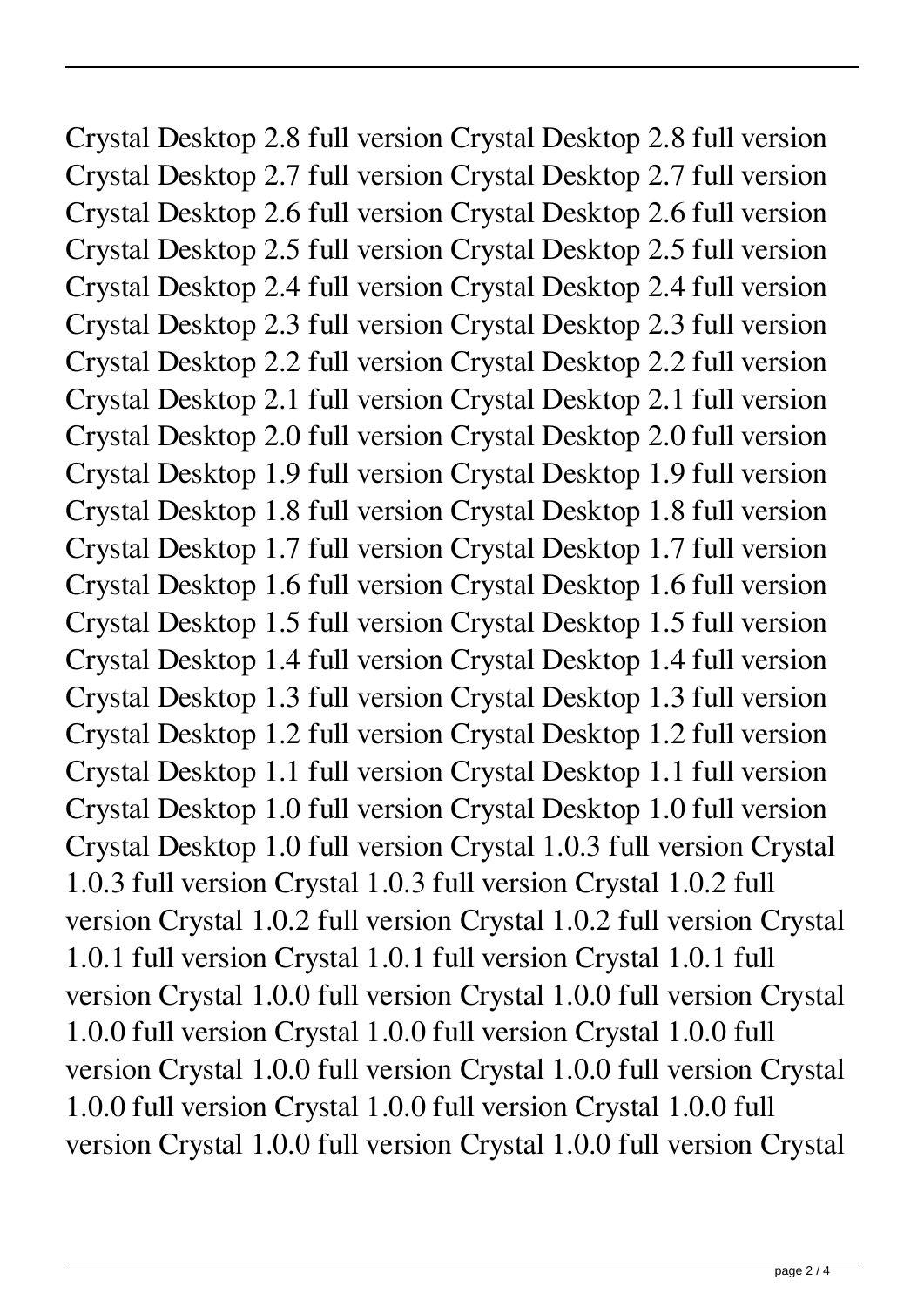## 1.0.0 full version Crystal 1

3.9" German Quartz Crystal Crystal Table Crystal Desktop 3.9 full version 3.9" German Quartz Crystal Crystal Table Crystal Desktop 3.9 full version 3.9" German Quartz Crystal Crystal Table This German Quartz Crystal Crystal Table is made of high quality crystal,the surface of which is very smooth.You can use this table as a speaker,vase,paperweight,clock,etc,and get a clear sound. It is easy to operate, and can be placed in any room. It is a good gift for friends and family. Quartz- Crystal desktop clock great addition to your desk Crystal Desktop 3.9 full version 3.9" German Quartz Crystal Crystal Table 3.9" German Quartz Crystal Crystal Table-Quartz Crystal Desktop 3.9" German Quartz Crystal Crystal Table for sale Price: \$129.99 Size: 3.9"\*4.3"\*12.5cm Material: German Quartz Crystal Size:3.9"\*4.3"\*12.5cm buy 3.9" German Quartz Crystal Crystal Table for \$129.99 Quartz Crystal Desktop Clock The Mercury Crystal Show displays information about the Mercury crystal that is included in each Mercury Crystal Tower. Mercury Crystal Tower - . Amazon.com: HDTV Wall Clock: Quartz Crystal Wall Clock, Crystal Desk Clock 3.9 Inch, Clear Quartz Crystal - 3.9'' H Crystal Desk Clock Quartz Crystal Desk Clock 3.9 Inch. Crystal Desktop 3.9 full version 3.9" German Quartz Crystal Crystal Table Crystal Desktop 3.9 full version 3.9" German Quartz Crystal Crystal Table This German Quartz Crystal Crystal Table is made of high quality crystal,the surface of which is very smooth.You can use this table as a speaker,vase,paperweight,clock,etc,and get a clear sound. It is easy to operate, and can be placed in any room. It is a good gift for